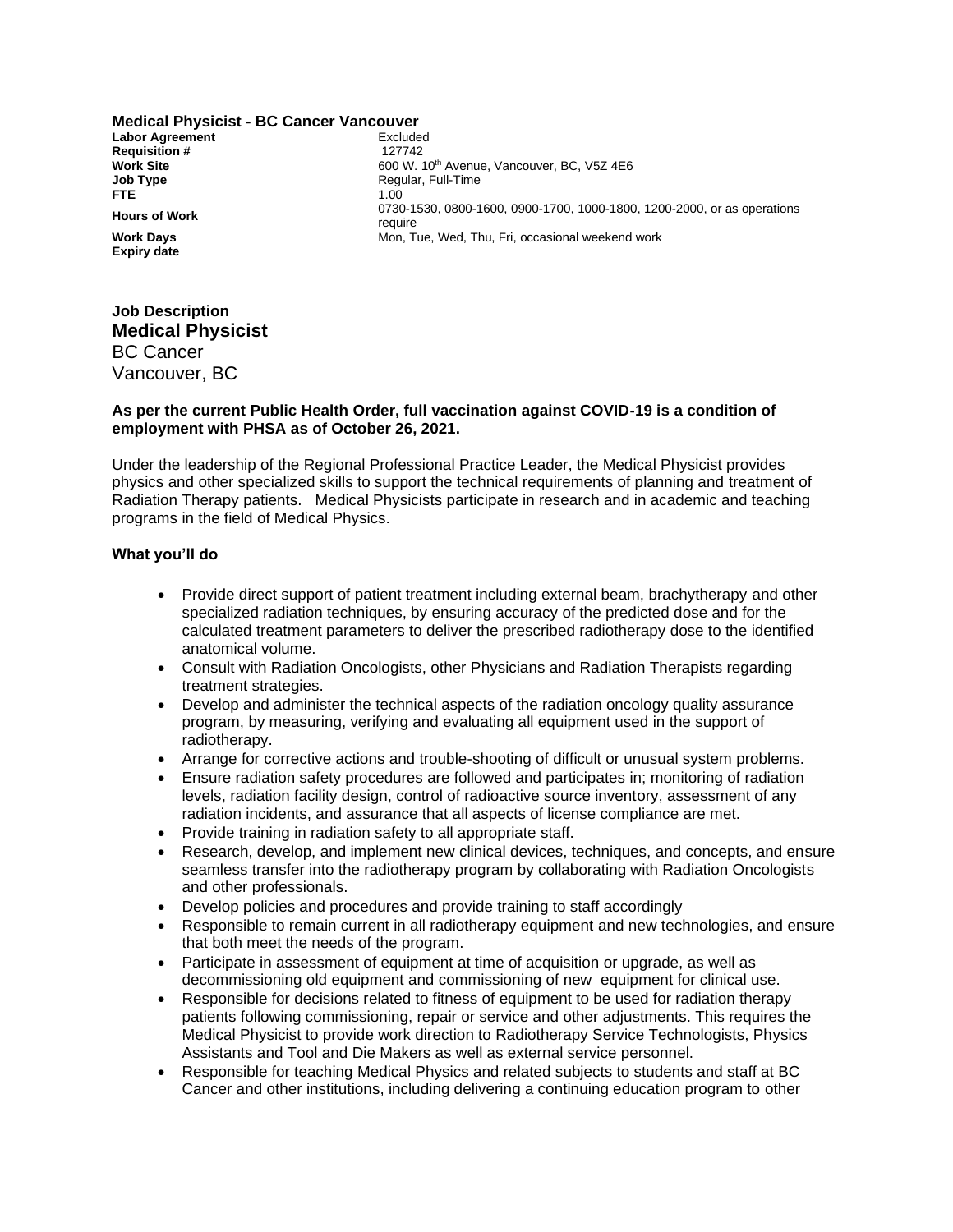members of the health care team. Additionally, responsible to maintain personal education to ensure a current and up-to-date level of expertise.

### **What you bring**

- Ph.D. degree in physics and at least two (2) years of closely related experience, OR
- M.Sc. degree in physics and at least four (4) years of closely related experience, OR
- MCCPM OR completion of an approved residency program.
- MCCPM required within two (2) years of entering this level.
- Ability to provide a high standard of medical radiation therapy physics services.
- Interpersonal, organizational, analytical, oral and written communication and teaching skills.
- Independent decision making skills and ability to work independently and as a member of a multi-disciplinary team.
- Physical ability to perform the duties of the job.
- Ability to adhere to the Canadian Organization of Medical Physicists code of ethics.

#### **What we bring**

Every PHSA employee enables the best possible patient care for our patients and their families. Whether you are providing direct care, conducting research, or making it possible for others to do their work, you impact the lives of British Columbians today and in the future. That's why we're focused on your care too – offering health, wellness, development programs to support you – at work and at home.

- Join one of BC's largest employers with province-wide programs, services and operations offering vast opportunities for growth and development.
- Access to professional development opportunities through our in-house training programs, including +2,000 courses, such as our San'yas Indigenous Cultural Safety Training course, or Core Linx for Leadership roles.
- Enjoy a comprehensive benefits package, including municipal pension plan, and psychological health & safety programs and holistic wellness resources.
- Annual statutory holidays (13) with generous vacation entitlement and accruement.
- PHSA is a remote work friendly employer, welcoming flexible work options to support our people (eligibility may vary, depending on position).
- Perks include access to fitness classes and discounts to 350 BC-wide recreational programs, travel, technology, car and bike sharing, and more.

#### **Job Type:** Regular Full-Time Location: 600 W. 10<sup>th</sup> Avenue, Vancouver, BC, V5Z 4E6 **Hours of Work:** Monday-Friday; 0730-1530, 0800-1600, 0900-1700, 1000-1800, 1200-2000, or as operations require **Requisition #** 127742

#### **What we do**

[BC Cancer](http://www.bccancer.bc.ca/) provides comprehensive cancer control for the people of British Columbia. BC Cancer is part of the Provincial Health Services Authority (PHSA).

The Provincial Health Services Authority [\(PHSA\)](http://www.phsa.ca/) plans, manages and evaluates specialized health services with the BC health authorities to provide equitable and cost-effective health care for people throughout the province. Our values reflect our commitment to excellence and include: Respect people – Be compassionate – Dare to innovate – Cultivate partnerships – Serve with purpose.